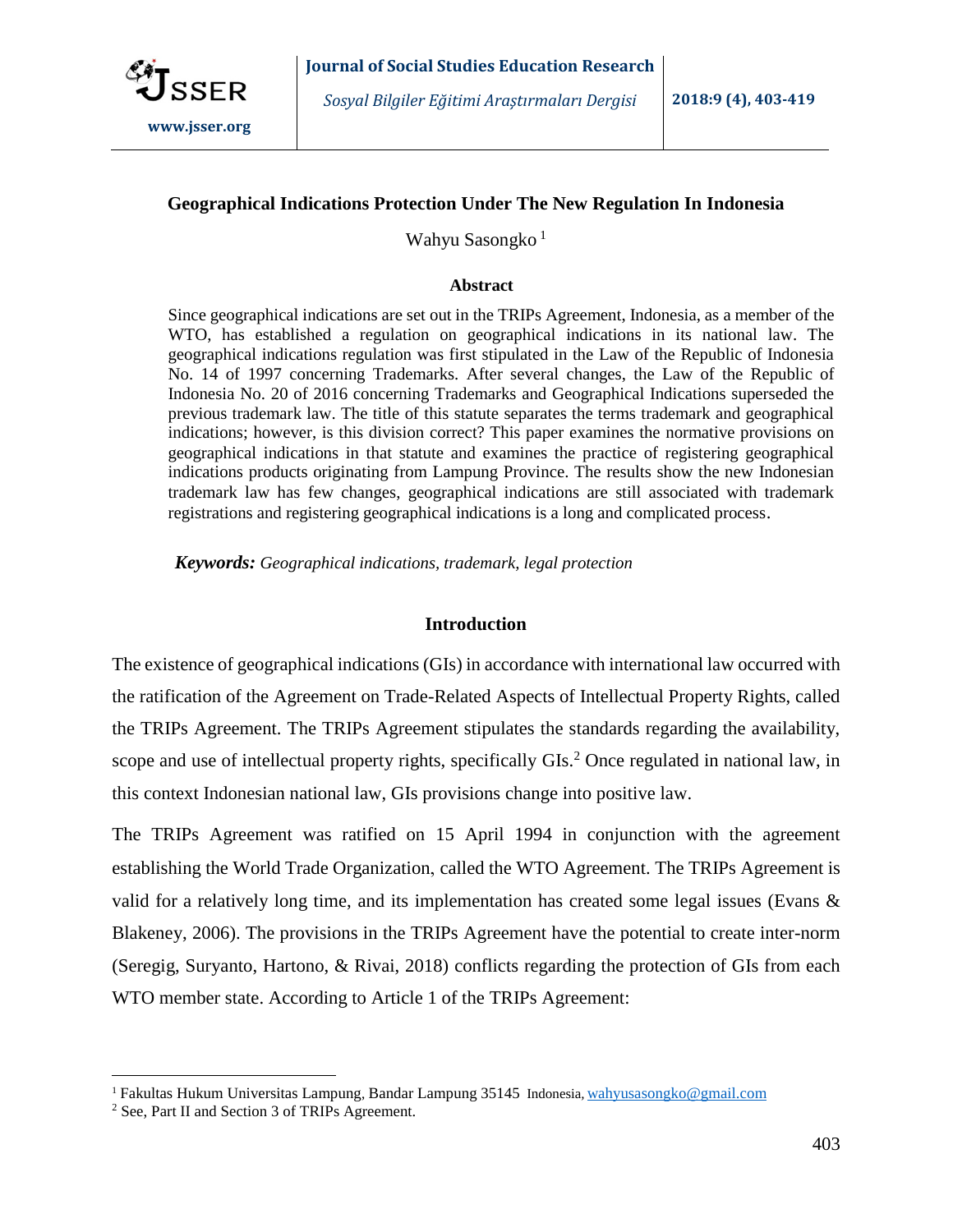Members shall give effect to the provisions of this Agreement. Members may, but shall not be obliged to, implement in their law more extensive protection than is required by this Agreement, provided that such protection does not contravene the provisions of this Agreement. Members shall be free to determine the appropriate method of implementing the provisions of this Agreement within their own legal system and practice.

That provision provides protection with minimum standards. While member statesshall comply with the provisions set forth in the TRIPs Agreement, they are given the freedom to apply stronger protections. This provision is called TRIPs-plus (Unctad-Ictsd, for Trade, Development, on IPRs, & Development, 2005).

These provisions have caused controversy, as each WTO member state is granted the freedom to make national laws according to their own legal system and practice. The difference in the regulation affects the rules regarding GIs, and the different rules have caused legal controversy (Evans & Blakeney, 2006). While some regulations base GIs protection on the principle of first to file, others base GIs protection on the principle of first to use.

For example, GIs goods from the European Union (EU), such as Champagne wine from France, are not only used for wine brands in the United States (US) but also for cookies and crackers (Babcock & Clemens, 2004). GIs protection in EU is based on registration,<sup>3</sup> while in the US, GIs protection is based on use, such as a trademark (Moschini, Menapace, & Pick, 2008).

When the Government of Indonesia implemented the TRIPs Agreement into national law, it seemed to apply a minimum standard of provisions concerning GIs in the TRIPs Agreement, in accordance with the national legal system and applicable legal practice. The established rules on GIs are only applied in three articles, and they are added to the Indonesian Trademark Law (TM Law). However, GIs regulation in Indonesia applies the TRIPs-plus standard because the definitions and elements of GIs in the TM Law refer to the Appellation of Origin (AO), which has stronger legal protection than the GIs rules in the TRIPs Agreement.

GIs protection in Indonesia was stipulated for the first time in Law No. 14 of 1997 concerning the Amendment to Law No. 19 of 1992 regarding Trademarks (TM Law 14/1997). As the name

<sup>&</sup>lt;sup>3</sup> Dora de Teresa. (2003). *Regional Protection of GIs in Europe*. Paper of EU-ASEAN Workshop on Geographical Indications: A Way into the Market, Hanoi, 7-8 October, p.3.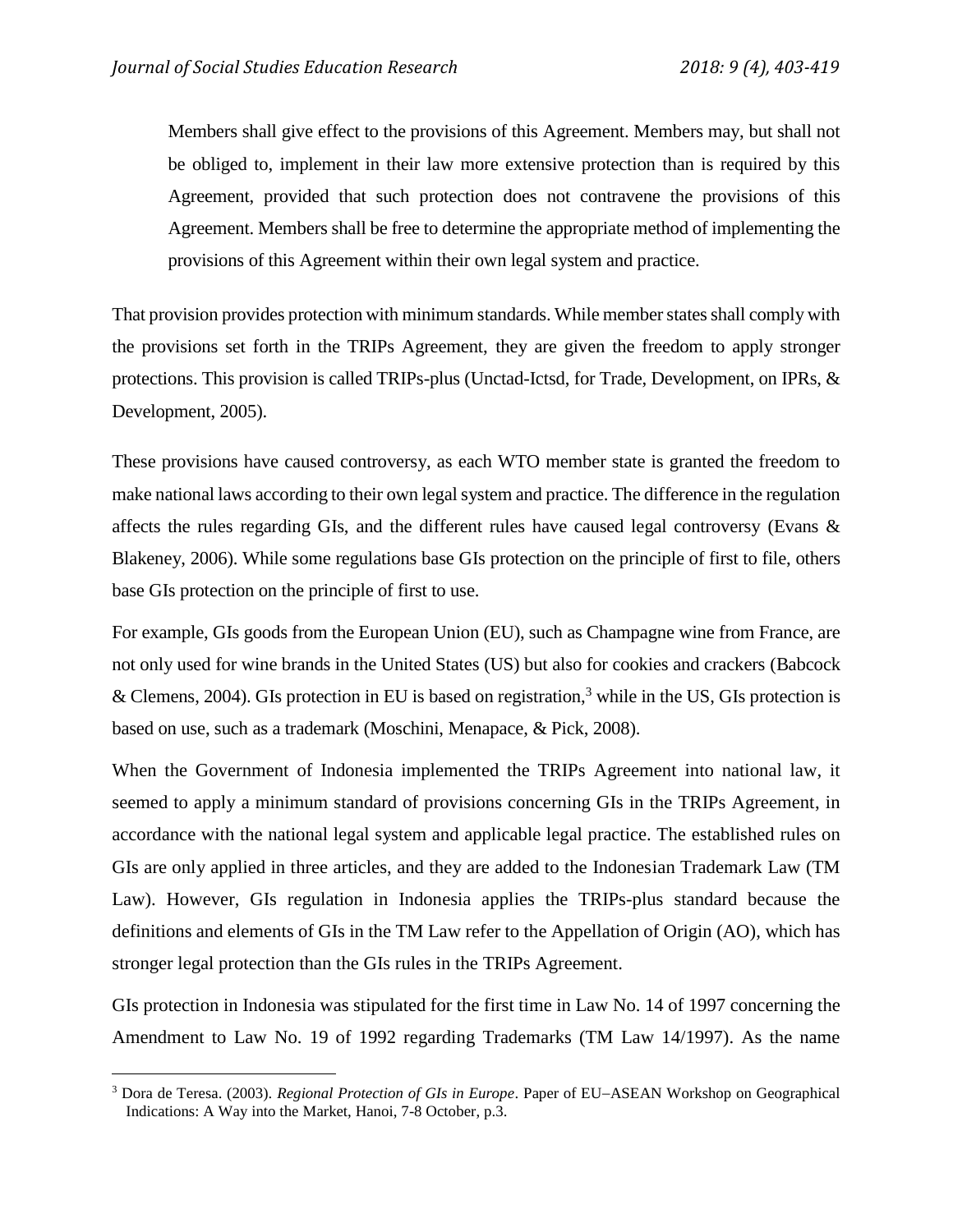implies, TM Law 14/1997 is a change from the previous Indonesian Trademark Law in 1992. The change was made by adding a special chapter between Chapter IX and Chapter X, namely Chapter IXA on Geographical Indications and Indication of Source, which consisted of three articles: Article 79A, Article 79B and Article 79C.

The first Indonesian Trademark Law lasted only five years before it was changed. Five years is a relatively short existence for a law that has been enacted nationally. One of the main reasons why the Government of Indonesia issued TM Law 14/1997 was its participation in the TRIPs Agreement, which had been passed into national law; therefore, the adjustment was mandatory.

TM Law 14/1997 did not last long. After just four years, TM Law 14/1997 was replaced by TM Law 15/2001. In TM Law 14/1997, a government regulation was required to implement regulations. However, the government regulation had not yet been published, meaning TM Law 14/1997 had to be replaced.

In TM Law 15/2001, the provisions on GIs are regulated in Chapter VII on Geographical Indications and Indications of Source and set forth in Articles 56, 57 and 58. These provisions regarding GIs are not vastly different from those set out in TM Law 14/1997, and there are similarities in the elucidation of both laws' articles. This indicates that the urgent change of TM Law was made to accommodate changes in the substance of the trademark law rather than in GIs protection.

The provisions in TM Law 15/2001 also require the existence of a government regulation for implementation. The government regulation was issued six years later. In 2007, the Government of Indonesia issued Government Regulation No. 51 of 2007 on Geographical Indication, hereinafter referred to as GR 51/2007.

The provisions regarding GIs protection in GR 51/2007 are more complete and comprehensive than in TM Law 15/2001. The main rules in GR 51/2007 consist of 11 chapters and 28 articles. The set rules include a definition, duration of protection, terms and procedure of application, examination by an expert team and lawsuits.

Although GR 51/2007 is technically considered lower judicially than TM Law 15/2001, the rules in GR 51/2007 extend beyond TM Law 15/2001. There are also several provisions not regulated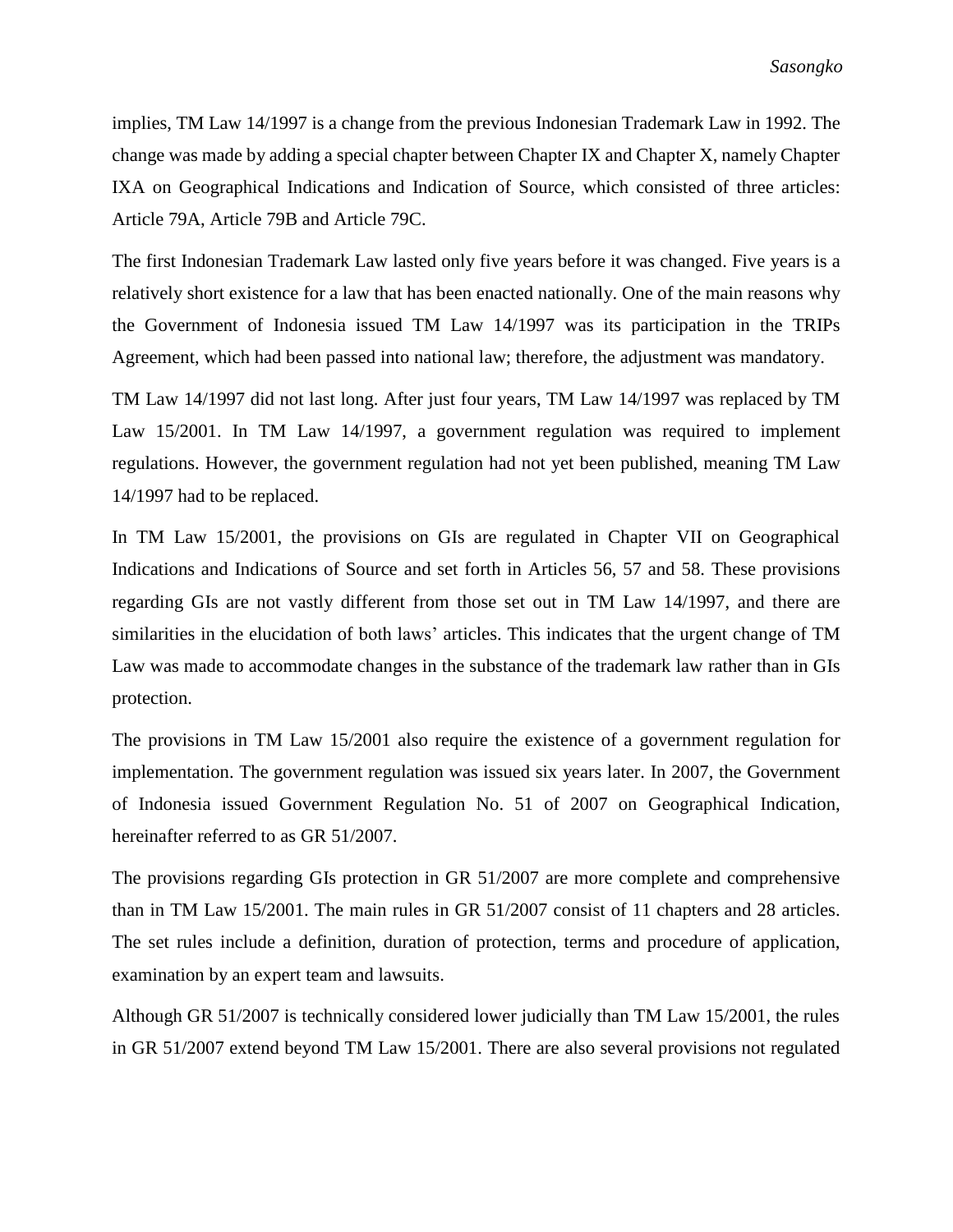in TM Law 15/2001 that are regulated in GR 51/2007, such as the provisions of GIs that do not have to be registered and the requirement to make the Book of Requirements.

The extra provisions in GR 51/2007 exist despite the Indonesian legal system applying the principle of *lex superior derogate legi inferior*, which states a regulation should not conflict with higher-level regulations (Kusumaatmadja & Sidharta, 2009). This principle becomes a reference in Law No. 12 of 2011 on the Establishment of Laws and Regulations, which set that the legal force of the legislation is in accordance with the hierarchy. In the legislation hierarchy, a statute is higher than a government regulation.<sup>4</sup> Thus, it is not surprising that the GR's legal power causes controversy (Sasongko, 2012a, 2012b).

TM Law 15/2001 and GR 51/2007 contain provisions for the definition of GIs and their elements that are more similar to the Lisbon Agreement for the Protection of Appellation of Origin and their International Registration than the TRIPs Agreement. The Lisbon Agreement provides extremely strong protection to Appellation of Origin (AO) (Zylberg, 2002). Thus, the GIs protection regime in Indonesia falls into the TRIPs-plus category because it has a stronger GIs protection standard than the GIs protection provisions in the TRIPs Agreement.

After applying for approximately nine years, TM Law 15/2001 was replaced by Law No. 20 of 2016 on Trademark and Geographical Indications (TM Law and GIs 20/2016). The GIs name is paired with the trademark term to reinforce the recognition of the existence of GIs as an intellectual property rights regime in the national legal system. The reasons the Government of Indonesia replaced TM Law 15/2001 once again concerned the demands of facing global competition and providing legal certainty for the interests of industry, trade and investment.

Regarding the enactment of TM Law and GIs 20/2016, the protection of GIs in the new regulation becomes a major legal issue. This paper aims to analyse and discuss the issue of GIs protection under the new regulation. Similar to the previous revisions, the law change does not result in significant alterations to the provisions concerning GIs protection.

<sup>4</sup> See, Art. 7 of Law No. 12 of 2011 regarding the Establishment of Legislation.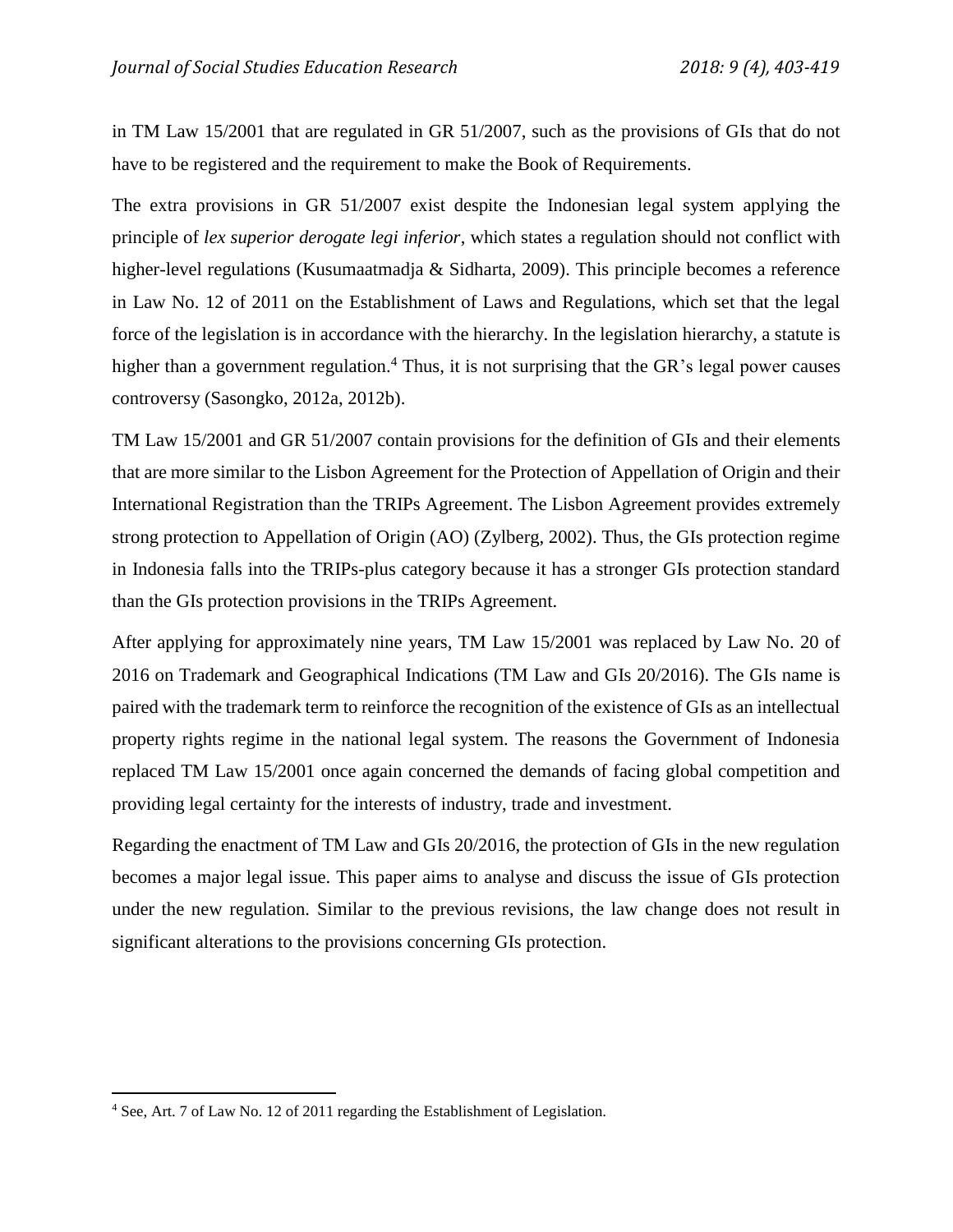## **Research Method**

This paper was based on the results of normative legal research methods, which were performed by conducting research and tracking the concepts, theories, doctrines, international treaties and national legal regulations concerning GIs protection in references such as books and journal articles. The research also included reviewing legal documents, such as international treaties, national legal regulations and registered GIs certificates.

This study performed a legal comparison between the GIs protections of several countries through a purposive sampling method. A comparison was also conducted regarding the legal provisions for the protection of GIs with the implementation of the TRIPs Agreement.

## **Protection for Geographical Indications Under the New Regulations**

GIs protection in TM Law 15/2001 technically has no legal power because it was replaced with TM Law and GIs 20/2016. The provisions for GIs in TM Law 15/2001 can be categorised as guidelines for GIs protection because the substances are regulated slightly and only contain a provision that has a general character, while specific natures are referred to the trademark provisions, such as the provisions for GIs registrations and that appeals shall apply the provisions for trademarks *mutatis mutandis*. 5 Is such a GIs regulatory pattern also used in the new TM Law and GIs rules?

In contrast to TM Law 15/2001, which only had three articles for regulations, the provisions for GIs in TM Law and GIs 20/2016 are more quantitative, as described below.

| <b>Provisions</b>                                                        | <b>Articles</b>         |
|--------------------------------------------------------------------------|-------------------------|
| Part VIII Geographical Indications                                       | Article 53 - Article 55 |
| Part IX Registration of Geographical Indications                         |                         |
| Section 1 Geographical Indications that Cannot Be Registered and Refused | Article 56 - Article 57 |
| Section 2 Substantive Examination of Geographical Indications            | Article 58 - Article 60 |
| Section 3 Duration of Protection and Removal of Geographical Indications | Article 61 - Article 62 |
| Section 4 Indications of Source                                          | Article 63 - Article 65 |
| Part X Violation and Lawsuit                                             |                         |
| Section 1 Violation of Geographical Indications                          | Article 66              |
| Section 2 Lawsuit                                                        | Article 67 - Article 69 |
| Part XI Founding and Supervision of Geographical Indications             |                         |
| Section 1 Founding                                                       | Article 70              |
| Section 2 Supervision                                                    | Article 71              |

## **Provisions of Law No. 20 of 2016 on Trademark and GIs**

<sup>5</sup> See, Art. 56 (3) and (6) of TM Law and GIs 20/2016.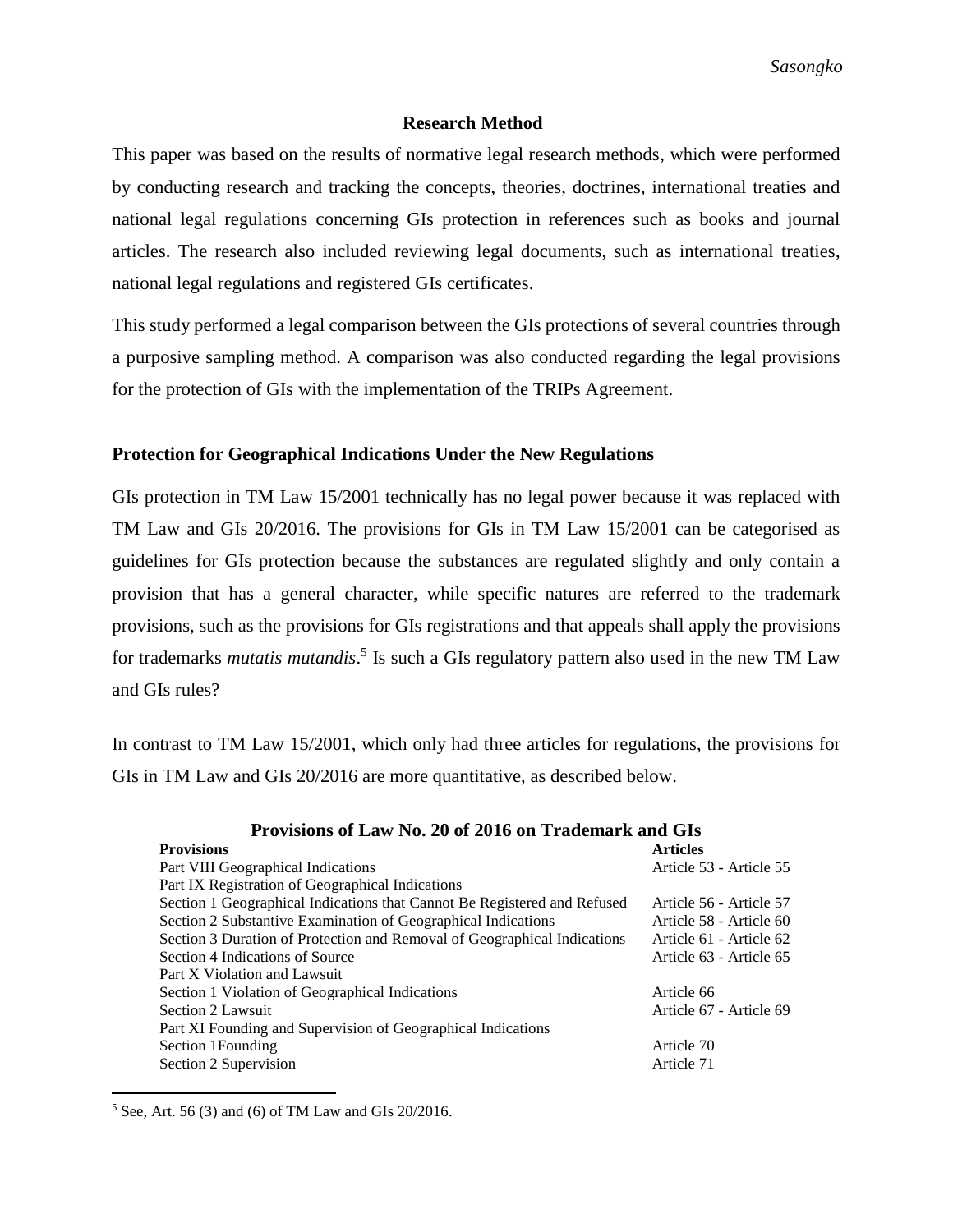# **Definition of Geographical Indications**

In the general provisions of TM Law and GIs 20/2016, GIs are defined as: 'a sign indicating the origin of goods and/or products that, due to geographic environmental factors including natural factors, human factors or a combination of both factors provide a reputation, quality, and certain characteristics on the goods and/or products produced'.

According to this definition, the first element of GIs is a sign indicating the origin. The geographical name is often used as a sign indicating the place where the item originated. Furthermore, the geographical name was used as a trademark long before GIs, such as the trademark for *Dodol Garut and Rendang Padang<sup>6</sup>* (Rekarti & Doktoralina, 2017). The possibility of overlapping between trademark protection and GIs protection is extremely likely (Stern, 2001). This element also has similarities with elements in the Indication of Source to identify an item's origin $<sup>7</sup>$ </sup>

The second element is that the GIs object is in the form of goods and/or products. This element differentiates between the GIs definition under TM Law and GIs 20/2016, as well as the GIs definition under TM Law 15/2001 and the definition of GIs under the TRIPs Agreement. According to Article 56 Paragraph (1) of TM Law 15/2001, GIs is defined as: 'a sign indicating the origin of a good, which due to geographical environmental factors including natural factors, human factors, or a combination of these two factors, gives certain characteristics and qualities to the goods resulting from'.

The GIs definitions in TM Law, GIs 20/2016 and TM Law 15/2001 are similar; the difference is only in the words of goods and/or products. In fact, the term 'product' in business includes goods and services.<sup>8</sup> This means GIs are like a trademark that can be used on goods and services. Thus, the coverage of GIs protection is becoming increasingly extended.

<sup>6</sup> Dodol is the name of traditional food from the Province of West Java. Garut is the name of the city is located at the Province of West Java. As for *Rendang* meat cow simmered in spices & coco (rendang), originated from one of the tribes in the West Sumatra region.

<sup>7</sup> See, Official Explanation of Art. 64 of TM Law and GIs 20/2016.

<sup>8</sup> Pursuant to Business Dictionary, product type is a grouping of similar kinds of manufactured goods or services. Available at<http://www.businessdictionary.com/definition/product-tpe.html> (last visited July 7, 2017).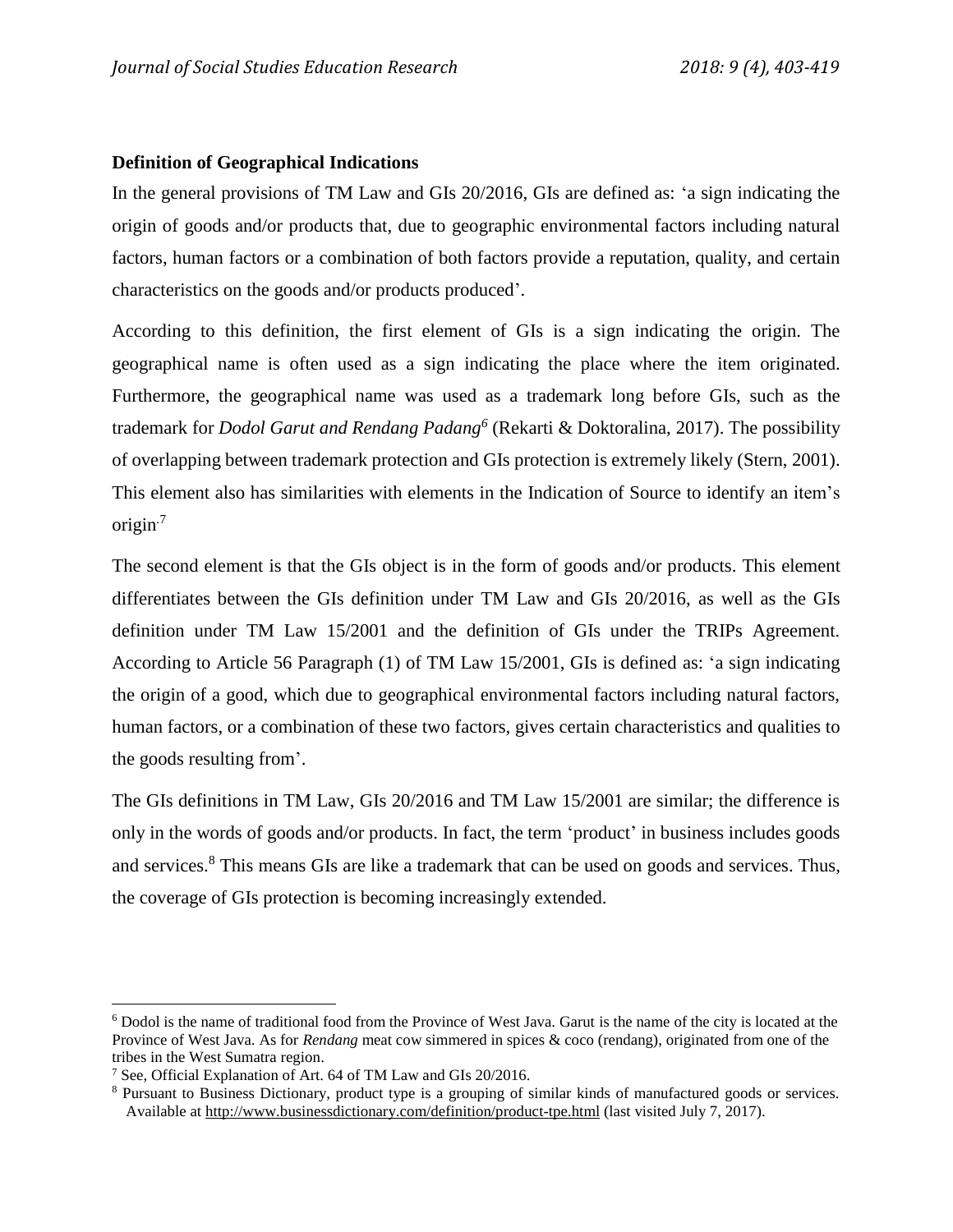The definition of GIs under Article 22.1 of the TRIPs Agreement states: 'Geographical indications are, for the purposes of this Agreement, indications which identify a good as originating in the territory of a Member, or a region or locality in that territory, where a given quality, reputation or other characteristics of the good is essentially attributable to its geographical origin'. This definition mentions only goods and not products, like the GIs definitions in TM Law and GIs 20/2016.

Meanwhile, the term product is also used in AO (Birkbeck, 2016; Calboli & Ng-Loy, 2017). According to the Lisbon Agreement: 'appellation of origin means the geographical name of a country, region, or locality, which serves to designate a product originating therein, the quality and characteristics of which are due exclusively or essentially to the geographical environment, including natural and human factors'. 9

The third element is geographical or environmental factors, including natural factors, human factors or a combination of these two factors. These factors are formulated alternatively and cumulatively at the same time. In the TRIPs Agreement, there are no such factors. Therefore, the GIs definition in the TRIPs Agreement is broader than in TM Law and GIs 20/2016.

The TRIPs Agreement does not require geographical or environmental factors, including natural factors and human factors, as GIs elements, and it only mentions 'the good is essentially attributable to its geographical origin'. In contrast, TM Law and GIs 20/2016 includes those factors as GIs elements. These factors, in fact, become the elements of AO. Thus, although TM Law and GIs 20/2016 uses the term GIs, it also contains the elements of the AO definition.

The fourth element is providing a reputation, quality and certain characteristics of the goods and/or products produced. This element is similar to the GIs element in TM Law 15/2001; there is little difference in the use of this term. The GIs elements in TM Law 15/2001 use the term 'to give certain characteristics and qualities to the goods produced', and there is no mention of reputation. The formulation of elements in TM Law and GIs 20/2016 is a cumulative formula because it uses the word 'and'. Consequently, all those elements must exist on GIs goods and/or products.

<sup>&</sup>lt;sup>9</sup> See, Art. 2.1 of Lisbon Agreement.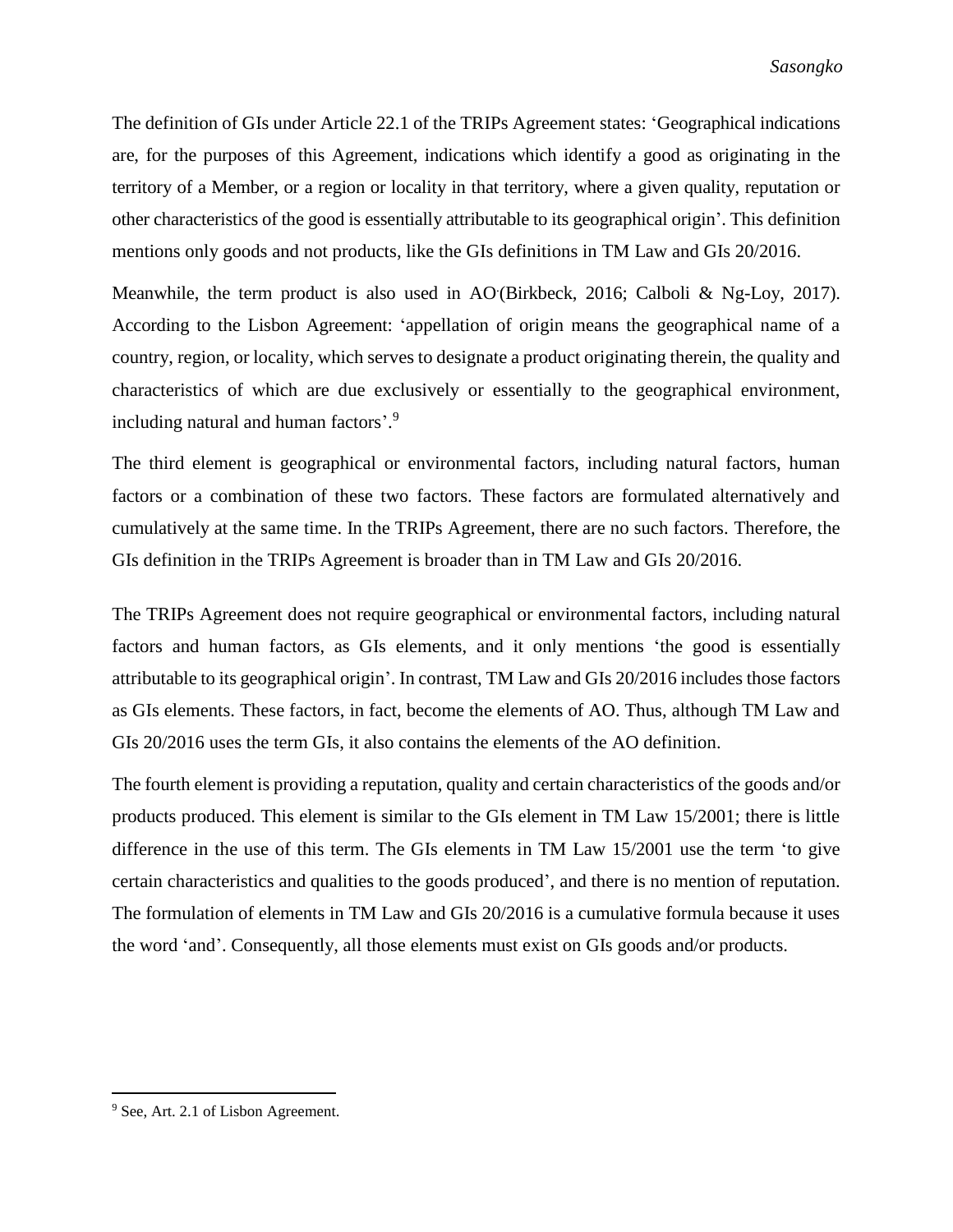Meanwhile, the GIs elements in TM Law and GIs 20/2016 are incorporated in the TRIPs Agreement. However, the definition features an alternative formula because it uses the word 'or'; therefore, it does not require all the elements to be on the goods.

Basically, the elements contained in the definition are inherent features for the GIs legal entity; thus, they must be maintained and defended in the requirements for the registration of rights.

## **Registration of Geographical Indications**

Like a trademark, GIs protection is also based on a constitutive system. Under this system, GIs rights come from registration. Article 53 Paragraph (1) of TM Law and GIs 20/2016 stated that GIs are protected after registration. The provisions are similar to those established in TM Law 15/2001.<sup>10</sup> The constitutive system is aimed to ensure greater legal certainty, not only for rights holders but also for others, such as consumers who buy GIs products. Constitutive systems are also used for trademark protection.

## **What Products Can Be Registered as Geographical Indications?**

As previously mentioned, a GIs object can be registered as a product.<sup>11</sup> There are differences in terms of GIs objects that can be registered under TM Law 15/2001 and TM Law and GIs 20/2016. In the GIs definition according to TM Law 15/2001, only goods are mentioned; no further description is provided regarding what kinds of goods can be registered as GIs. However, Article 56 Paragraph (1) of TM Law 15/2001 stated that the protection of GIs includes goods produced by nature, agricultural goods, handicrafts or other industrial products.

Meanwhile, TM Law and GIs 20/2016 does not elaborate in detail regarding the products that can be registered as GIs. Article 53 Paragraph (3) mentioned only: (a) natural resources, (b) handicraft goods or (c) industrial products. The only elucidation provided is that their natures must be 'sufficiently clear'. Unfortunately, the use of the term 'goods' instead of 'products', which is used in TM Law and GIs 20/2016, is not given a more detailed description. In fact, the issue of GIs in the form of products remains debatable as to whether the GIs objects include goods and/or products. 12

<sup>10</sup> See, Art. 56 (1) of TM Law 15/2001.

 $11$  Supra note 520.

<sup>12</sup> UNCTAD-ICTSD, op. cit., p. 289-290.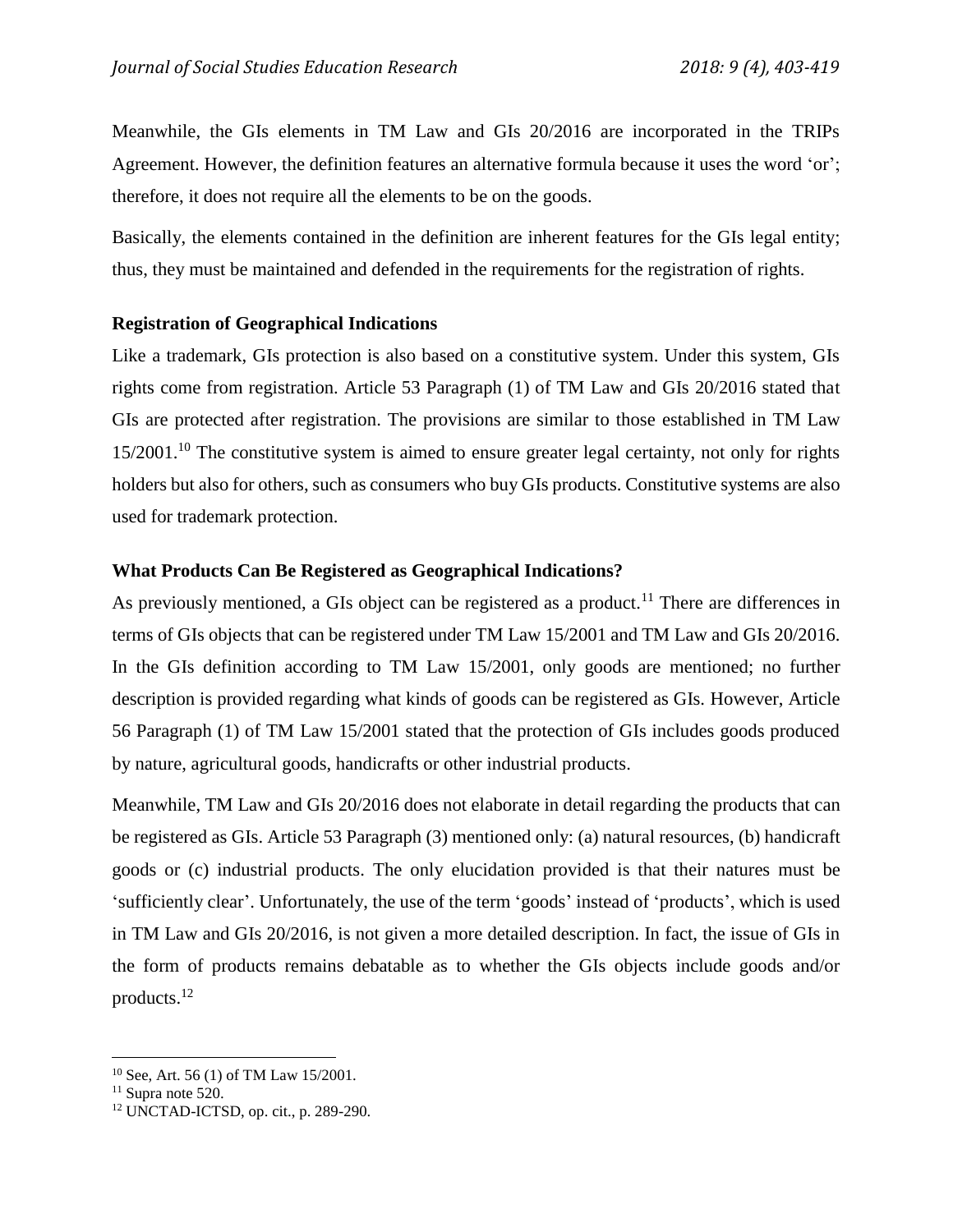### **What Sign Cannot Be Registered as Geographical Indications?**

Article 56 Paragraph (4) of TM Law 15/2001 regulates what sign cannot be registered, and it is similar to the provisions of Article 56 Paragraph (1) of TM Law and GIs 20/2016. However, in Article 3 GR 51/2007, it is stated that the generic sign cannot be registered. The TRIPs Agreement does not use the term 'generic' but uses the term 'common name';<sup>13</sup> the term 'generic' or 'nongeneric' has become a technical term or specialised in trademark law.<sup>14</sup>

The provision on a generic name does not exist in TM Law and GIs 20/2016; however, does this mean that generic names are now allowed to be registered as GIs? This cannot be ascertained because TM Law and GIs 20/2016 delegates to the Minister of Law and Human Rights, who makes ministerial regulations and who also influences certain sections required to make government regulations. However, if consistent with the established hierarchy of rules, implementing regulations should not extend a prohibition norm that is missing from the relevant statute.

Due to the prohibition on registering generic names, the 'Jeruk Bali' (Bali Orange) products from Indonesia cannot be registered as GIs. In Malaysia, the products can be registered as 'Limau Bali'.<sup>15</sup> In fact, there is no difference in meaning between 'jeruk' and 'limau'. The term 'limau' in the Indonesian language comes from the Malay language, and it also means 'oranges' or 'jeruk'.

# **Who Can Apply for Registration?**

Generally, the intellectual property rights applicant is the owner of the intellectual work's rights, such as the creator or inventor. This concept is the conventional thinking in intellectual property law. However, the individual ownership concept does not apply to GIs. Ownership in GIs is a collective ownership, which is called collective rights, or public ownership, which is called public rights (Rangnekar, 2003). In fact, the right of GIs is more appropriately called the right of control rather than the right of ownership because it is generally controlled by society; thus, it is called communal rights.<sup>16</sup>

Based on the law, it is appropriate if TM Law and GIs 20/2016 states that only certain parties can register GIs. Alternatively, a certain party may act as an applicant to register the GIs to the Minister

<sup>13</sup> See, Art. 24.6 of TRIPs Agreement.

<sup>14</sup> UNCTAD-ICTSD, op. cit., p. 305.

<sup>15</sup> Intellectual Property Corporation of Malaysia, *Geographical Indications*. Available at http://www. myipo.gov.my (last visited July 7, 2017).

<sup>16</sup> Sasongko, op. cit., p. 42.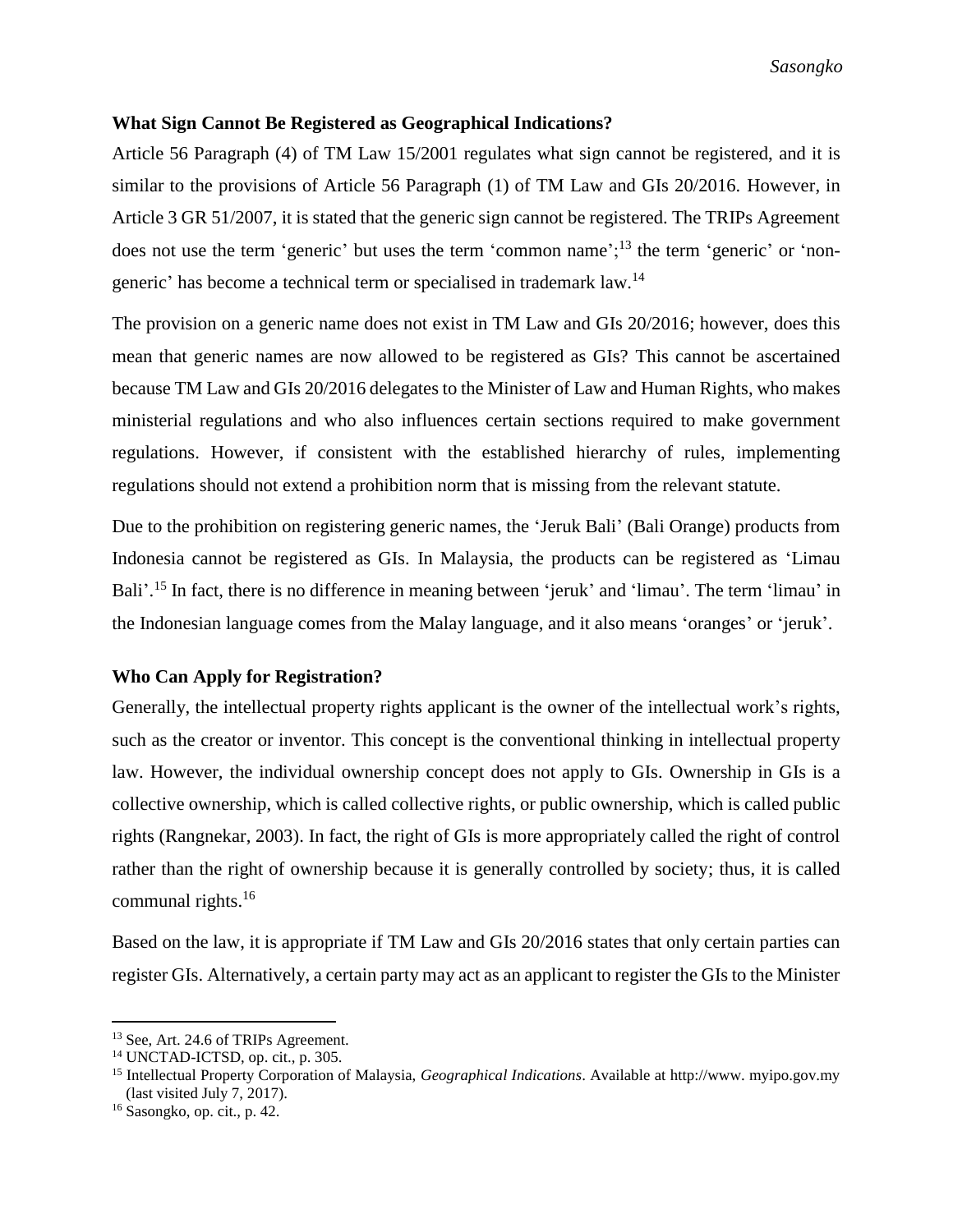of Law and Human Rights. The TRIPs Agreement uses the term 'interested parties' instead of 'applicant'.

The interested parties may include: (a) an institution representing a community in a certain geographical region that seeks goods and/or products; (b) a provincial or district or city government. <sup>17</sup> According to the elucidation of that article, the institutions representing communities in the geographical region include producer associations, cooperatives and the GIs community.

This provision is slightly different than TM Law 15/2001, which states the applicant for the right of GIs is: (a) the institution representing the community in the region producing the goods concerned; (b) the institution authorised for it; or (c) the consumer group of the goods. This provision is somewhat confusing because there is no significant difference between 'representative institutions' and 'authorised institutions'. According to legal theory in Indonesia, both terms mean 'giving of command' (*lastgeving* in Dutch) or 'giving of authorisation' (*volmacht* in Dutch) (Subekti, 1987). The party may act for, and on behalf of, the assignor or authoriser.

### **Classification of Application for Registration**

Not all GIs rights registration applications are acceptable. TM Law and GIs 20/2016 distinguishes between unacceptable registration applications and rejected applications, with an unacceptable application of registration being a request containing elements prohibited by TM Law and GIs 20/2016.

Unacceptable applications include: (1) an application that is contrary to the state ideology, legislation, morality, religion, morality and public order; (2) a request that misleads or deceives the public about the reputation, quality, characteristics, source origin, the process of making the goods and/or their use; (3) the application is a name that has been used as a plant variety and is currently used for a variety of similar plants, unless there is an addition to the equivalent word indicating a similar geographical indication.<sup>18</sup>

A rejected application is a registration application that does not fulfil the requirements under Article 56 Paragraph (2) of TM Law and GIs 20/2016: (a) the GIs Document of Description

<sup>17</sup> See, Art. 53 of TM Law and GIs 20/2016.

<sup>18</sup> See, Art. 56 (1) of TM Law and GIs 20/2016.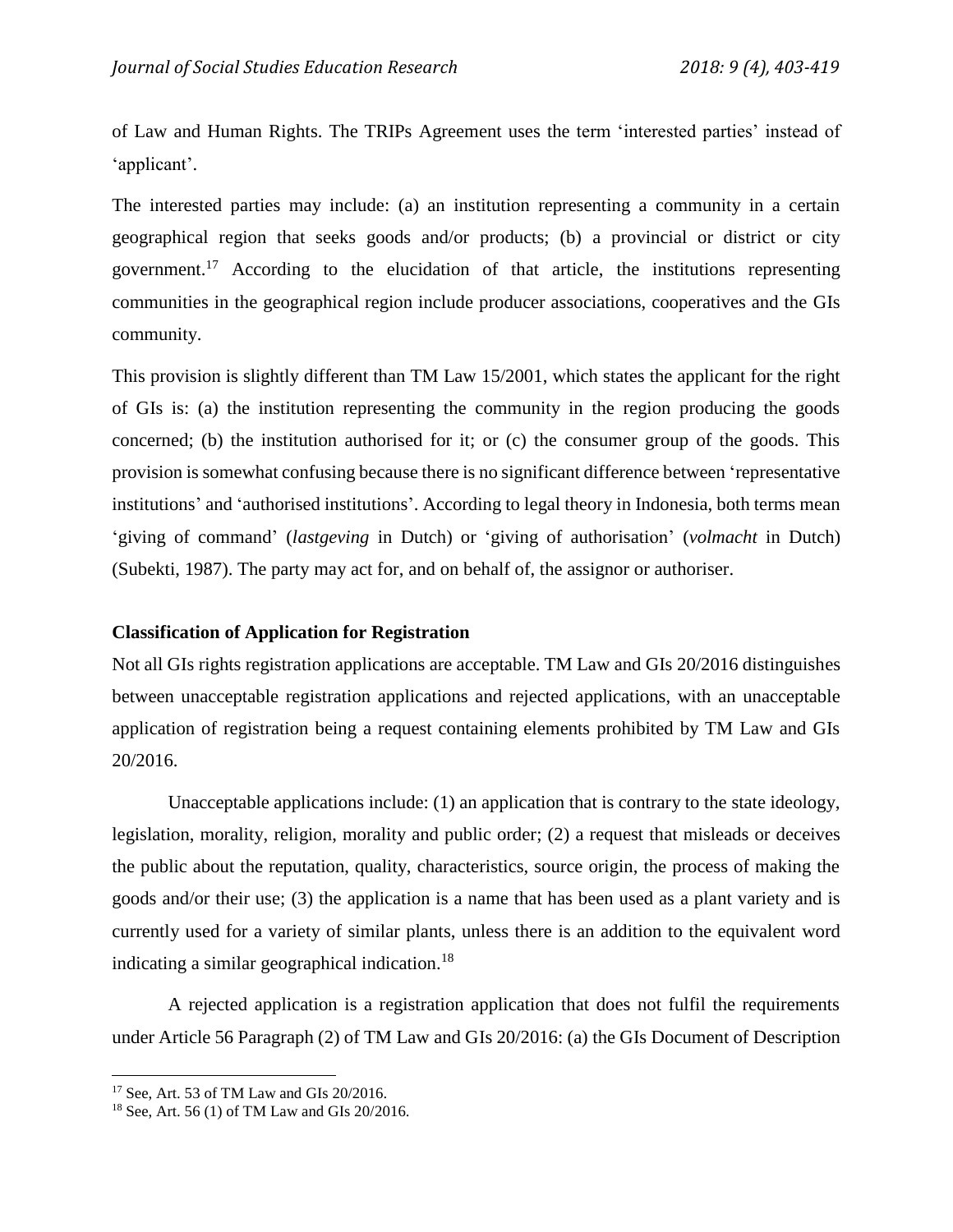cannot be verified; and/or (b) has similarities with registered GIs. TM Law 15/2001 did not distinguish between unacceptable registration applications and rejected applications.

Applicants who have been denied their application may file an appeal. In this situation, TM Law and GIs 20/2016 refers to the provisions of Article 28-Article 32 concerning trademark appeals; the appeal may be filed with the Trademark Appeal Commission. TM Law 15/2001 also refers to the terms of the trademark appeal procedure.

#### **Examination of Registration Application**

TM Law and GIs 20/2016 does not set administrative checks; it simply mentions the Document of Description without further explanation. TM Law 15/2001 also does not regulate such documents; however, GR 51/2007 regulates the application of GIs registration, the Book of Requirements and the inspection procedures.

The application for registering GIs shall be filed by the applicant or by an authorised assignee by filling out a form that requests personal information like the applicant's name and address. In addition, the application must be submitted with a completed Book of Requirements, which is a set of documents containing information about the quality and characteristics that can distinguish one good from another within the same category.

The Book of Requirements, according to Article 6 Paragraph (3) of GR 51/2007, contains comprehensive data and information on GIs registration: (a) the identity of goods; (b) the characteristics and qualities that differentiate goods and relate to their region; (c) geographical environment, natural factors and human factors that affect the quality or characteristics of goods; (d) regional boundaries and/or regional maps; (e) history and tradition; and (f) the production process.

Considering the size of the Book of Requirements, it is difficult for the applicant to complete all the various documents. The process takes a long time and incurs a significant financial cost. These factors become obstacles in GIs registration. Therefore, it is not surprising that good products never get registered as GIs.

After all the documents of the Book of Requirements are prepared, the entire application is submitted to verify administrative completeness. If deemed complete, the application will be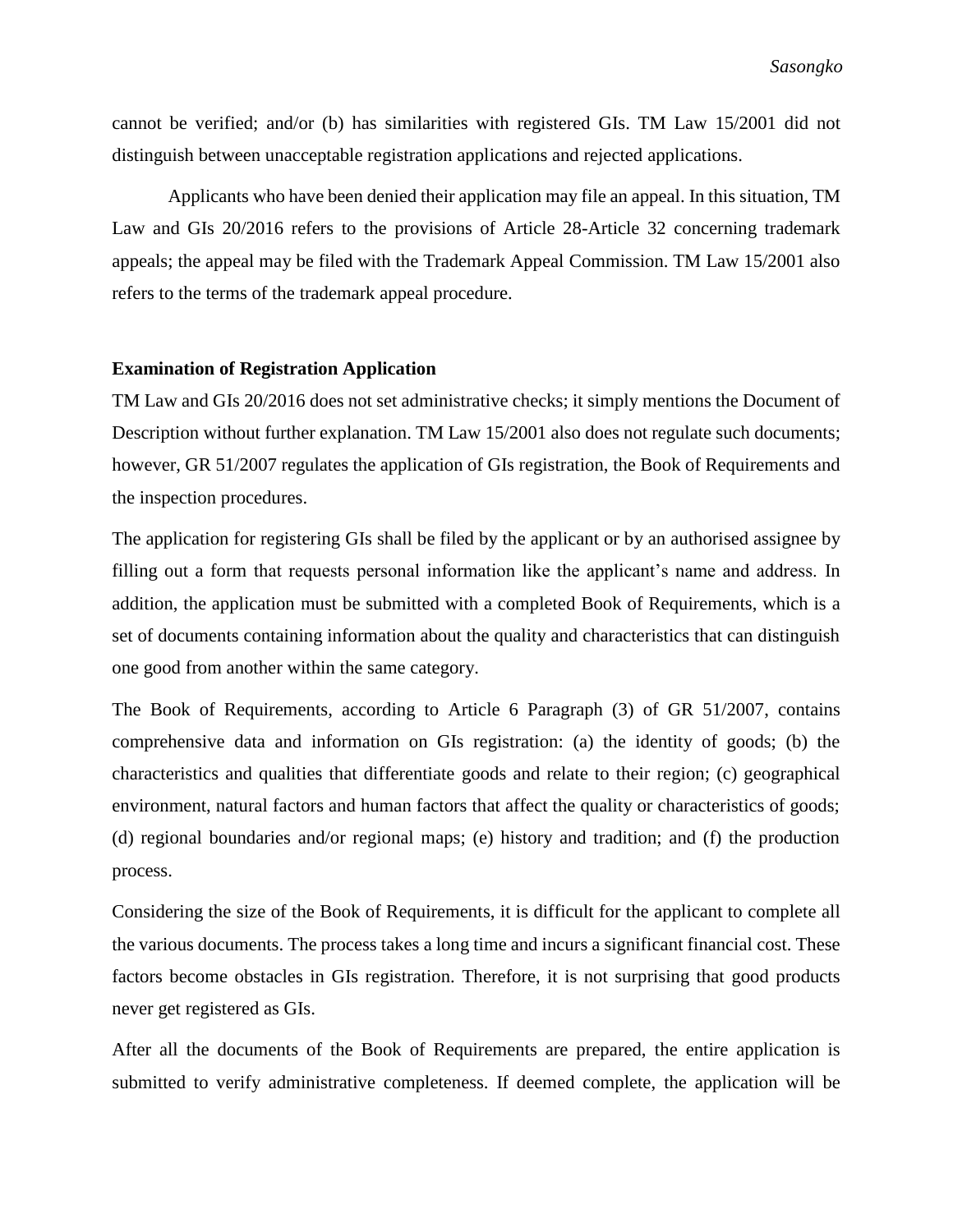examined by the Expert Team, which consists of experts in agriculture, geology, meteorology, marine, forestry, food, beverages and/or other fields that are related to the registered GIs.<sup>19</sup>

The results of the Expert Team's examination may result in approval or rejection of the GIs registration application. If the Expert Team approves, the information will be announced along with the Book of Requirements. Conversely, if the Expert Team rejects the application, the applicant will be notified and given the opportunity to provide a response.

The GIs registration regulations in TM Law and GIs 20/2016 are sufficient. However, regarding regulatory aspects, the provisions stipulated in GR 51/2007 seem to be more concise than the provisions in TM Law and GIs 20/2016. The provisions for GIs in GR 51/2007 are described below.

| <b>Provisions</b>                                        | <b>Articles</b>         |
|----------------------------------------------------------|-------------------------|
| Part I General Provision                                 | Article 1               |
| Part II Scope of Geographical Indications                | Article 2 - Article 4   |
| Part III Requirement and Application Procedures          | Article 5 - Article 6   |
| Part IV Procedures of Examination                        | Article 7 - Article 14  |
| Part V Using and Supervision of Geographical Indications | Article 15 - Article 20 |
| Part VII Change and Ending of Protection                 | Article 21 - Article 23 |
| Part VIII Appeal of Geographical Indications             | Article 24              |
| Part IX Violation and Lawsuit                            | Article 25 - Article 26 |
| Part X Prior User of Geographical Indications            | Article 27              |
| <b>Part XI Closing Provisions</b>                        | Article 28              |

**Provisions of the Government Regulation No. 51 of 2007 on GIs** 

In the national law hierarchy, a statute is higher than a government regulation. If a statute is not in sync with its implementing rules, then as a consequence, the government regulation does not have binding power.

In contrast to TM Law 15/2001, which TM Law and GIs 20/2016 revoked, GR 51/2007 is still maintained. Article 106 of TM Law and GIs 20/2016 states that implementing regulations of TM Law 15/2001 is still valid as long as they are not contradictory to the provisions of TM Law and GIs 20/2016. This provision regulates the transition of regulatory enforcement.

<sup>&</sup>lt;sup>19</sup> See, Official Explanation of Article 14.2 of Government Regulation 51/2007.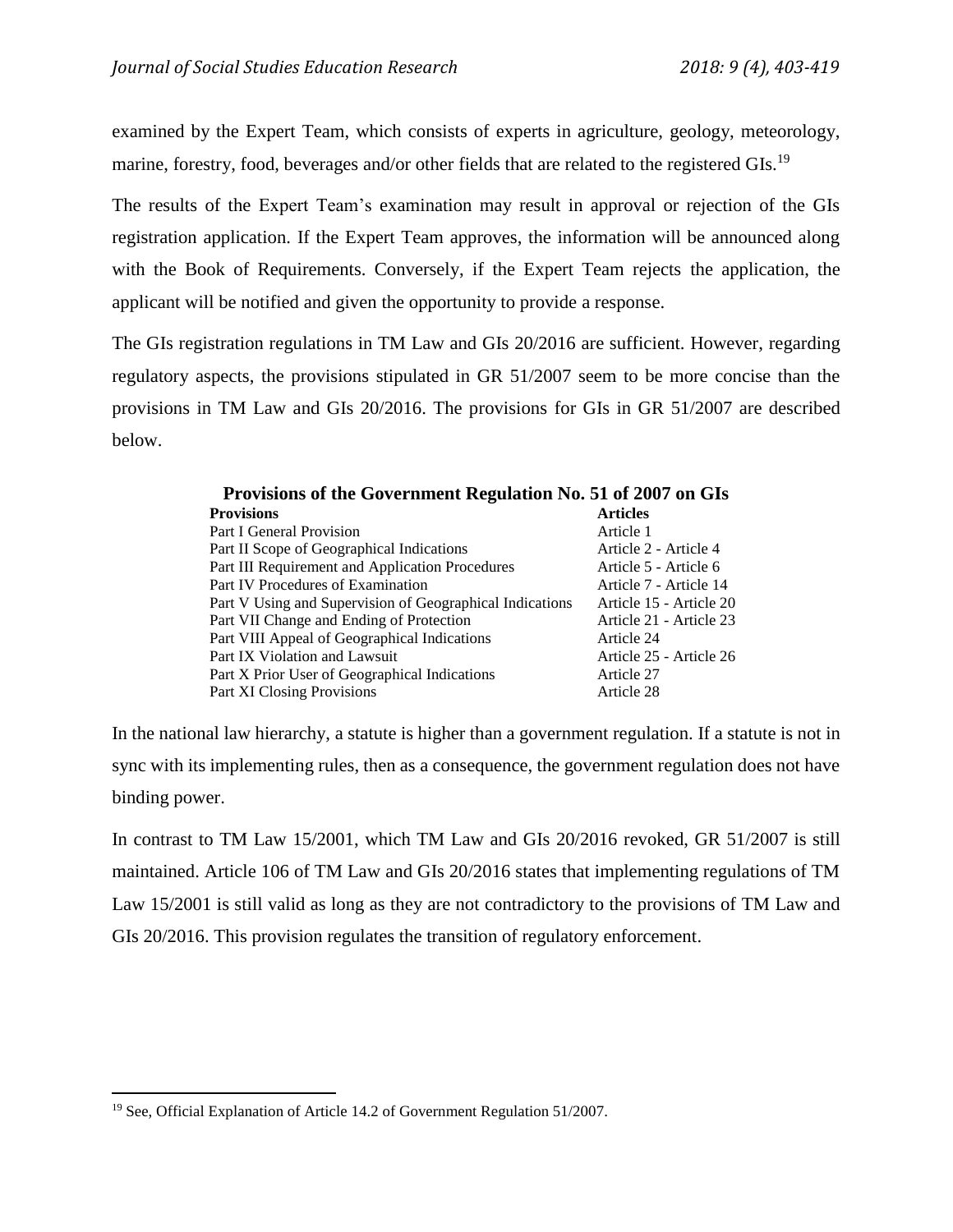In the next article, it is stated that the implementation rules of TM Law and GIs 20/2016 shall be stipulated no later than two years after their enactments<sup>20</sup> TM Law and GIs 20/2016 was enacted on 25 November 2016. Thus, GR 51/2007 will be valid until 2018.

## **Lampung Robusta Coffee: GIs Product from Lampung**

Lampung Province has a geographical area of 35,288.35 square kilometres, including the islands. The topography includes hills and mountains, including the Bukit Barisan mountain range with its peaks of Mount Tanggamus, Mount Pesawaran and Mount Rajabasa (Biro Pusat Statistik, 2016). In the mountains and hills, coffee plantations cover an area of 173,819 ha, including the robusta coffee area (173,670 ha), with a production of 131,501 tons, and the arabica coffee area (149 Ha), with the production of 16 tons. The Pepper Plant covers an area of 60,480 ha with a production of

Robusta Coffee Lampung is a superior product from Lampung Province. The community has cultivated robusta coffee from generation to generation, using selected varieties of coffee. Robusta coffee farming is the main source of income for people living in the highlands of West Lampung District, Tanggamus District and Way Kanan Regency. On the plateau, coffee is grown at an altitude between 275 and 1,000 meters above sea level, in volcanic soils of the fertile Andosol type (Direktorat Jendral Kekayaan Intelektual, 2015).

Gelondong merah coffee is picked manually and carefully selected to maintain at least 95% purity, and the coffee is processed by drying naturally in the sun or by using a machine. Medium-roasted coffee produces the main flavours: the fragrance of ground coffee and the smell of strong-brewed coffee with a sweet scent, spices, chocolate and more.<sup>22</sup>

Lampung coffee obtained GIs protection for Robusta Lampung Coffee and Robusta Luwak Coffee Lampung, with its products consisting of bean, roasted bean and ground coffee. They are registered as GIs with GIs Certificate No. ID G 000 000 026 and with the mark or logo listed below.<sup>23</sup>

This logo has a meaning:

 $23,350$  tons.<sup>21</sup>

 $\overline{a}$ 

 $23$  Ibid.

<sup>20</sup> See, Art. 108 of TM Law and GIs 20/2016.

<sup>21</sup> Ibid., p. 339.

 $22$  Ibid.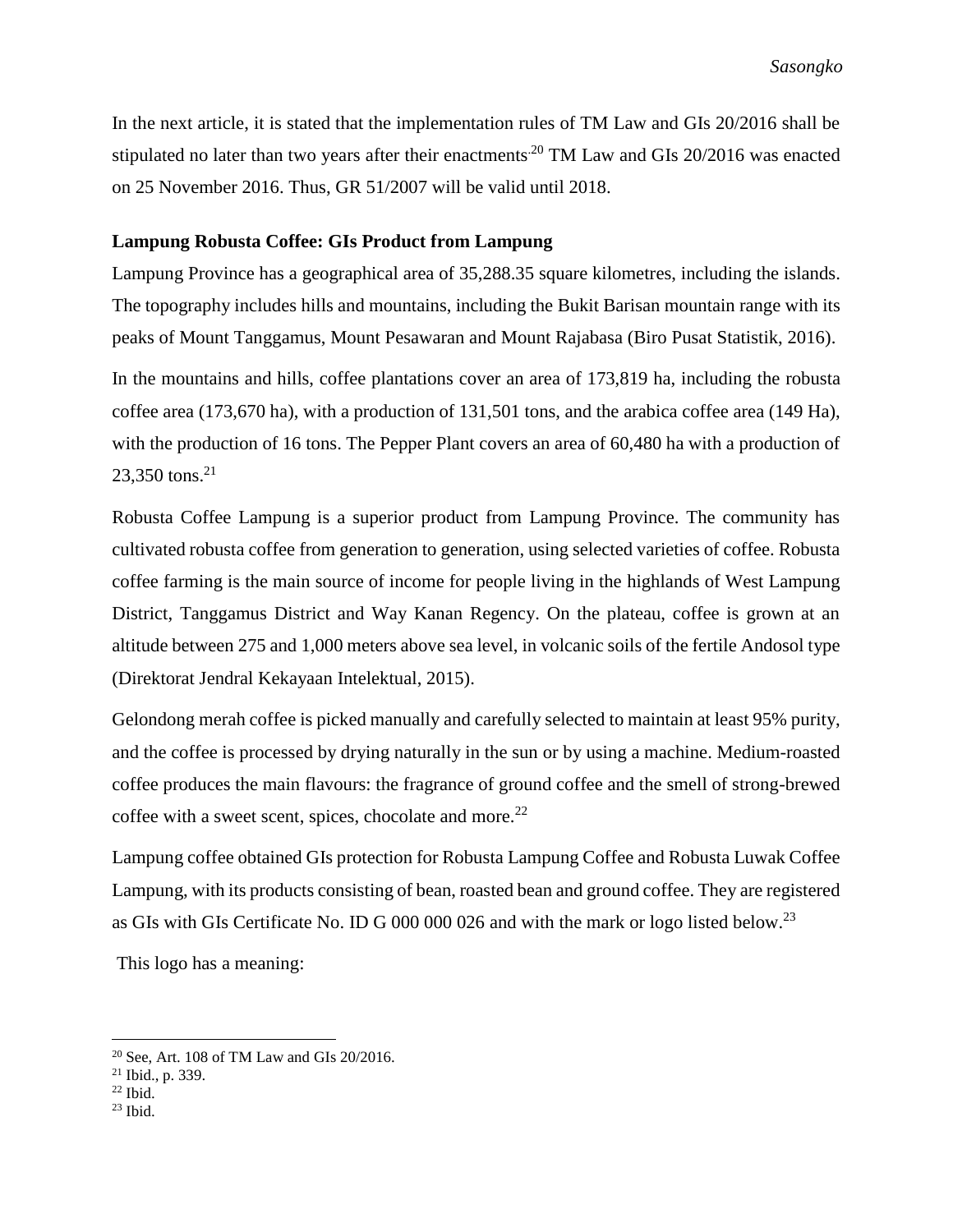

- The image of Siger Tower Lampung is typical of Lampung Province.
- Robusta Coffee with the Lampung text shows it is an original product from Lampung.
	- Coffee beans with brown colour are the colour of coffee after roasting.

- The green background colour indicates this product is environmentally friendly.

The above data and information are quoted from the Book of Requirements. The content in the Book of Requirements is extremely comprehensive and is even similar to the research reports prepared by experts. The Book of Requirements is outlined below.

# **Substance Book of Requirement Robusta Lampung Coffee**

- A. Nama Indikasi Geografis (Name of GIs)
- B. Jenis Barang dan Bentuk Produk (Type of Goods and Product Form)
- C. Karakteristik dan Kualitas (Characteristics and Quality)
- D. Kopi Biji Beras/Ose (Green Bean or Coffee Bean)
- E. Kopi Sangrai (Roasted Bean)
- F. Kopi Bubuk (Ground Coffee)
- G. Deskripsi Lingkungan Geografis (Faktor Alam dan Faktor Manusia) (Description of the Geographical Environment) (Natural Factors and Human Factors)
- H. Faktor Manusia (Human Factors)
- I. Peta Batasan Wilayah Produksi (Boundary Map of Production Area)
- J. Asal Usul Nama Lampung (Origin of Lampung Name)
- K. Sejarah Lampung (History of Lampung)
- L. Sejarah Kopi Lampung (History of Coffee Lampung)
- M. Adat Istiadat (Customs)
- N. Proses Produksi Barang (Production Process of Goods)
- O. Metode Pengujian Mutu Barang (Method of Quality Control of Goods)
- P. Metode Kontrol dan Keterunutan ((Methods of Control and Traceability)
- Q. Label Indikasi Geografis (Geographical Indications Label)

The coffee farming community finds it difficult to perform the necessary research to prepare such a thorough report. If they ask experts to do it for them, they must pay large sums of money for these services. Thus, the obstacles in registering and in preparing the Book of Requirements are not merely money but also skill and managerial issues. This problem cannot be left to producer associations, cooperatives or GIs protection communities, as they too are farmers.

Not surprisingly, the Plantation Office of Lampung Province initiated the registration of Robusta Lampung Coffee. The government should play a role in solving the problems faced by the people, who in this context are the farmers producing the coffee.

The difficulties coffee farming communities face in registering GIs rights would not occur if the Government of Indonesia changed the GIs paradigm in the rule of law in accordance with the GIs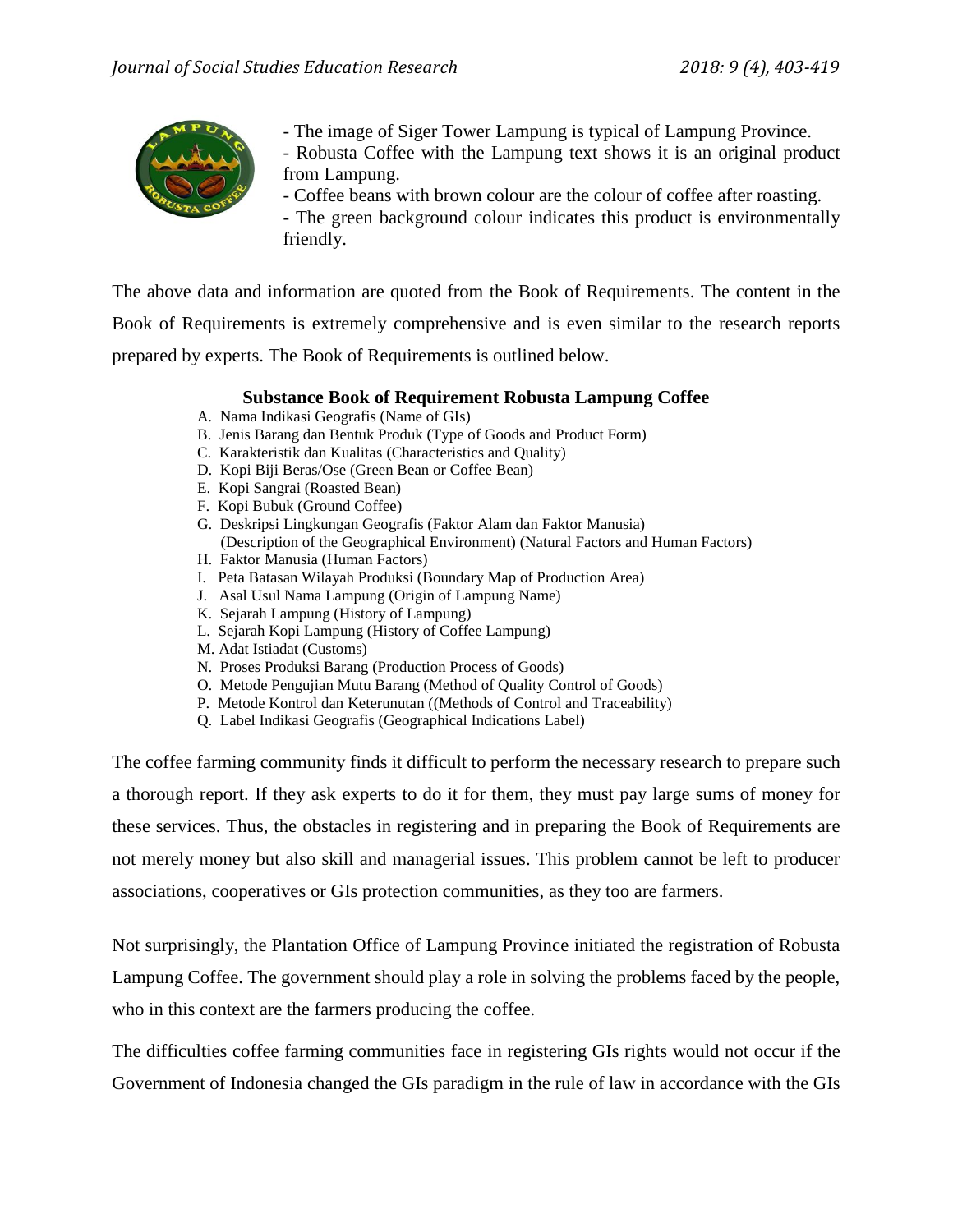concept in the TRIPs Agreement, which sets only minimum standards. This is unlike those standards set out in TM Law 15/2001 and GR 51/2007, which are attached to the Lisbon Treaty. In fact, GIs have their own characteristics, or *sui generis,* different from AO and trademarks (Giovannucci, Josling, Kerr, O'Connor, & Yeung, 2009).

## **Conclusion**

Based on the legal analysis of the new rules on GIs protection in Indonesia, there is no change in the GIs concept. The GIs definition is still the same as that contained in TM Law 15/2001 and GR 51/2007, whose elements are similar to the AO in the Lisbon Agreement rather than the GIs in the TRIPs Agreement.

The inclusion of GIs in the title of the law does not bring significant changes in the substance of the regulation. However, it proves that the regulation on GIs protection thus far, according to the Government of Indonesia, is correct; therefore, there is no need for changes in policies and regulations, even though people find it burdensome to register their products as GIs.

The regulatory pattern of GIs in TM Law and GIs 20/2016 is not much different from TM Law 15/2001 and GR 51/2007. The new regulation of GIs protections in Indonesia only transfers the definition of GIs into general terms; however, it does not change the principles and norms of GIs protection in its articles. Furthermore, the existence of GR 51/2007 is still maintained, at least for two years.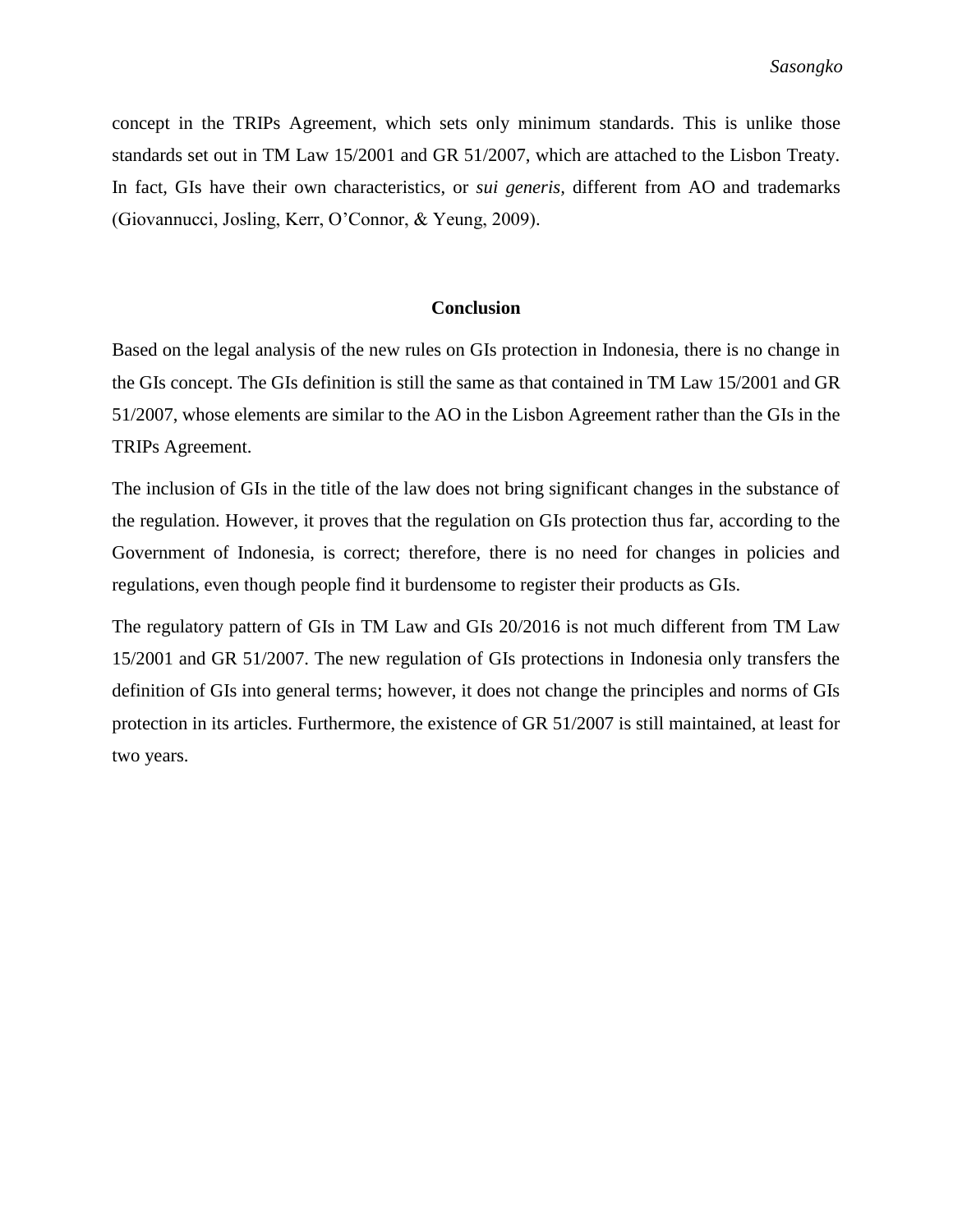### **References**

#### **Journal Article**

- Evans, G. E., & Blakeney, M. (2006). The protection of geographical indications after Doha: Quo vadis? *Journal of International Economic Law*, *9*(3), 575–614
- Rangnekar, D. (2003). Geographical indications. *Geneva, ICTSD and UNCTAD, Issue Paper*, (4), 46.
- Rekarti, E., & Doktoralina, C. M. (2017). Improving Business Performance: A Proposed Model for SMEs. *European Research Studies Journal*, *20*(3A), 613–623.
- Sasongko, W. (2012a). *Indikasi Geografis: Rezim Hki Yang Bersifat Sui Generis*. *Jurnal Media Hukum* (Vol. 19).
- Seregig, I. K., Suryanto, T., Hartono, B., & Rivai, E. (2018). Preventing the Acts of Criminal Corruption Through Legal Community Education. *Journal of Social Studies Education Research*, *9*(2), 138–159.
- Stern, S. (2001). The overlap between geographical indications and trade marks in Australia. *Melb. J. Int'l L.*, *2*, 224.
- Zylberg, P. (2002). Geographical Indications v. Trademarks: The Lisbon Agreement: A Violation of Trips. *U. Balt. Intell. Prop. LJ*, *11*, 1.

### **Book**

- Badan Pusat Statistik (BPS) Provinsi Lampung. (2016). *Lampung dalam Angka 2015 (Lampung in Figures 2015)*. Bandar Lampung.
- Birkbeck, C. D. (2016). *The World Intellectual Property Organization (WIPO): A Reference Guide*. Edward Elgar Publishing.
- Calboli, I., & Ng-Loy, W. L. (2017). *Geographical indications at the crossroads of trade, development, and culture: Focus on Asia-Pacific*. Cambridge University Press
- Direktorat Jendral Kekayaan Intelektual. (2015). *Buku Indikasi Geografis*. Kementerian Hukum dan HAM Republik Indonesia. Retrieved from http://e-book.dgip.go.id/indikasigeografis/filemedia/Buku Indikasi Geografis Indonesia/mobile/index.html#p=28
- Giovannucci, D., Josling, T., Kerr, W., O'Connor, B., & Yeung, M. (2009). Guide to geographical indications: Linking products and their origins (summary).
- Kusumaatmadja, M., & Sidharta, B. A. (2009). Pengantar Ilmu Hukum (Suatu Pengenalan Pertama Ruang Lingkup Berlakunya Ilmu Hukum), PT. Alumni, Bandung, cet-2.
- Masyarakat Indikasi Geografis. (2013). *Buku Persyaratan Indikasi Geografis (Requirement Book of Geographical Indications)*. Bandar Lampung.
- UNCTAD and ICTSD (2005). *Resource Book on TRIPs and Development*. Cambridge: Cambridge University Press.
- Sasongko, W. (2012b). *Indikasi Geografis: Studi tentang Kesiapan Indonesia Memberikan Perlindungan Hukum terhadap Produk Nasional*. Universitas Lampung.
- Subekti (1987). *Pokok-Pokok Hukum Perdata yang Termuat dalam BW dan WvK (Essentials of Private Law Contained in BW and WvK)*. Jakarta: PT Intermasa